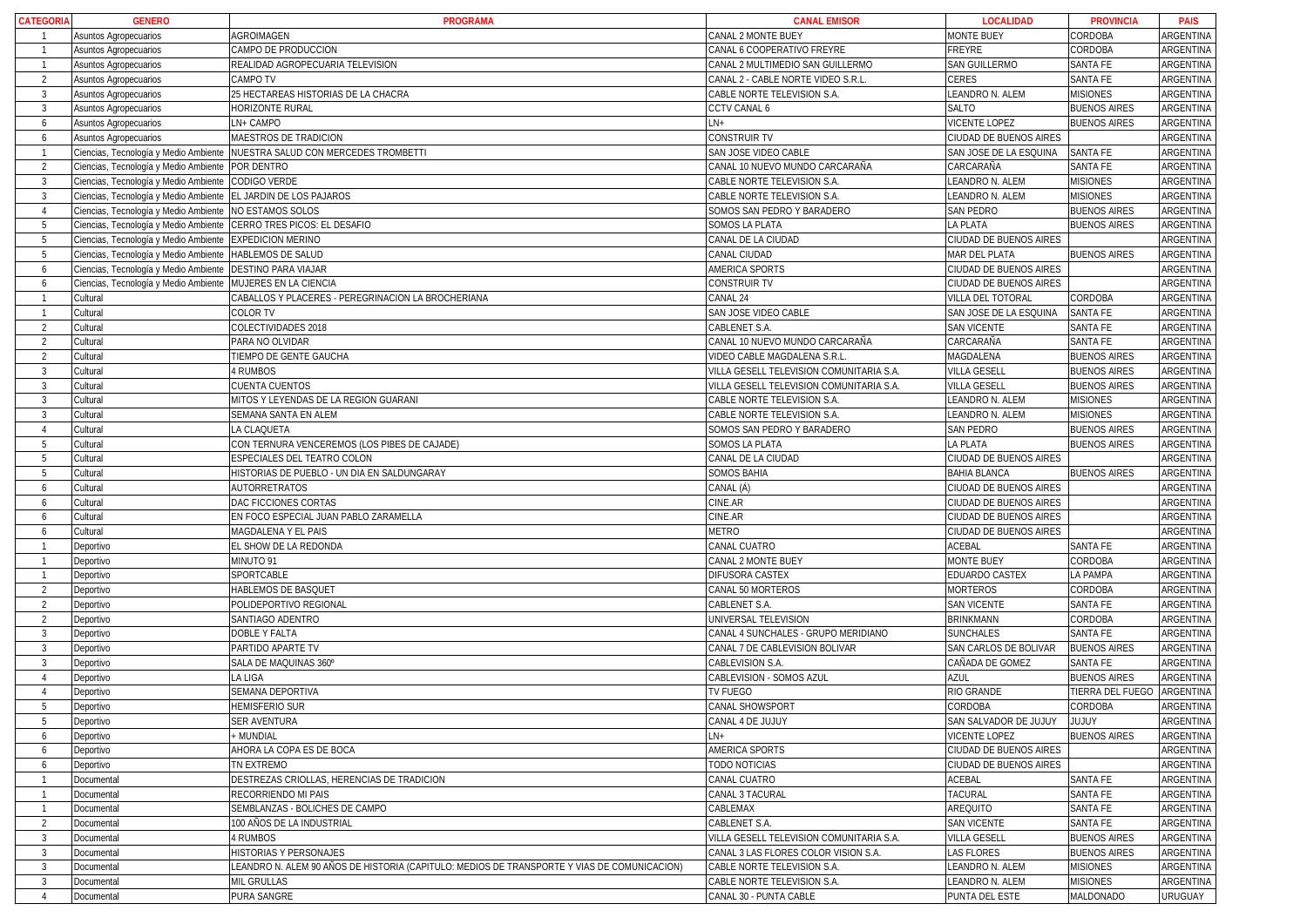| -5                       | Documental      | COMO DICE EL TANGO                                       | CANAL DE LA CIUDAD                            | CIUDAD DE BUENOS AIRES |                     | ARGENTINA        |
|--------------------------|-----------------|----------------------------------------------------------|-----------------------------------------------|------------------------|---------------------|------------------|
| -5                       | Documental      | LA ASUNCION ESCONDIDA                                    | ABCTV                                         | <b>ASUNCION</b>        |                     | PARAGUAY         |
| -5                       | Documental      | UN ABRAZO EN EL TIEMPO. EL MILAGRO DE LOS ANDES          | SOMOS LA PLATA                                | LA PLATA               | <b>BUENOS AIRES</b> | ARGENTINA        |
| 6                        | Documental      | <b>ESLABONES SUELTOS</b>                                 | CONSTRUIR TV                                  | CIUDAD DE BUENOS AIRES |                     | ARGENTINA        |
| -6                       | Documental      | LADO C                                                   | TODO NOTICIAS                                 | CIUDAD DE BUENOS AIRES |                     | ARGENTINA        |
| 6                        | Documental      | MALVINAS: HEROES CON NOMBRE                              | $LN+$                                         | <b>VICENTE LOPEZ</b>   | <b>BUENOS AIRES</b> | ARGENTINA        |
| 6                        | Documental      | PROYECTO PATRIMONIO                                      | CANAL (Á)                                     | CIUDAD DE BUENOS AIRES |                     | ARGENTINA        |
|                          | Educativo       | <b>CONOCER MAS</b>                                       | CABLEMAX                                      | AREQUITO               | <b>SANTA FE</b>     | <b>ARGENTINA</b> |
|                          | Educativo       | EL PIZARRON                                              | PORTEÑA TELEVISORA COLOR                      | PORTEÑA                | CORDOBA             | ARGENTINA        |
| $\overline{2}$           | Educativo       | EL INFORMATIVO EDUCATIVO                                 | VIDEO CABLE MAGDALENA S.R.L.                  | MAGDALENA              | <b>BUENOS AIRES</b> | ARGENTINA        |
| $\overline{2}$           | Educativo       | FORMANDO CIUDADANOS                                      | CANAL 2 CABLEVISION S.A.                      | <b>EL TREBOL</b>       | SANTA FE            | ARGENTINA        |
| $\overline{\phantom{a}}$ | Educativo       | LENGUA POPULAR                                           | CANAL 2 - CABLE NORTE VIDEO S.R.L             | CERES                  | SANTA FE            | ARGENTINA        |
| $\overline{3}$           | Educativo       | CRONICA DE LOS VIAJEROS                                  | CABLE NORTE TELEVISION S.A.                   | LEANDRO N. ALEM        | <b>MISIONES</b>     | ARGENTINA        |
| $\overline{3}$           | Educativo       | TIEMPO PARA DAR                                          | CABLE NORTE TELEVISION S.A.                   | LEANDRO N. ALEM        | <b>MISIONES</b>     | ARGENTINA        |
| $\overline{4}$           | Educativo       | <b>DOCENTES RURALES</b>                                  | SOMOS RAFAELA - CABLEVISION                   | <b>RAFAELA</b>         | <b>SANTA FE</b>     | ARGENTINA        |
| -5                       | Educativo       | CONECTAR SALUD                                           | CANAL 4 DE JUJUY                              | SAN SALVADOR DE JUJUY  | YUJUY               | ARGENTINA        |
| -5                       | Educativo       | EL ULTIMO DIA                                            | SOMOS BAHIA                                   | <b>BAHIA BLANCA</b>    | <b>BUENOS AIRES</b> | ARGENTINA        |
| -5                       | Educativo       | MARAVILLAS PORTEÑAS                                      | CANAL DE LA CIUDAD                            | CIUDAD DE BUENOS AIRES |                     | ARGENTINA        |
| 6                        | Educativo       | <b>ESCUELA DE MUSICA</b>                                 | QUIERO MUSICA EN MI IDIOMA                    | CIUDAD DE BUENOS AIRES |                     | ARGENTINA        |
| 6                        | Educativo       | ESPECIAL FERIA DEL LIBRO 2018                            | CANAL (Á)                                     | CIUDAD DE BUENOS AIRES |                     | ARGENTINA        |
| 6                        | Educativo       | SUSURRO Y ALTAVOZ II                                     | CANAL ENCUENTRO                               | CIUDAD DE BUENOS AIRES |                     | ARGENTINA        |
| $\overline{1}$           | Infantil        | PIEDRA LIBRE                                             | CANAL 6 COOPERATIVO FREYRE                    | <b>FREYRE</b>          | CORDOBA             | ARGENTINA        |
|                          | Infantil        | QUISQUILLOSOS                                            | CABLEMAX                                      | AREQUITO               | SANTA FE            | ARGENTINA        |
| $\overline{2}$           | Infantil        | CUATRICICLO                                              | CANAL 2 - CABLE NORTE VIDEO S.R.L.            | CERES                  | SANTA FE            | ARGENTINA        |
| $\overline{3}$           | Infantil        | VISITA POR EL MUSEO                                      | CABLE NORTE TELEVISION S.A.                   | LEANDRO N. ALEM        | <b>MISIONES</b>     | ARGENTINA        |
|                          | Infantil        |                                                          |                                               |                        |                     |                  |
| -3                       |                 | <b>VOX POPULI</b>                                        | CABLE NORTE TELEVISION S.A.                   | LEANDRO N. ALEM        | <b>MISIONES</b>     | ARGENTINA        |
| -5                       | Infantil        | CHICOS EN EL AIRE TV                                     | CAROLINA CABLE COLOR Y TVC PUNTANA - SAN LUIS | <b>SAN LUIS</b>        | <b>SAN LUIS</b>     | ARGENTINA        |
| 6                        | Infantil        | <b>ALTA NOTICIA</b>                                      | PAKA PAKA                                     | CIUDAD DE BUENOS AIRES |                     | ARGENTINA        |
| 6                        | Infantil        | <b>MORKO Y MALI</b>                                      | DISNEY JUNIOR<br>PAKA PAKA                    | LA LONJA - PILAR       | <b>BUENOS AIRES</b> | ARGENTINA        |
| 6                        | Infantil        | PETIT, EL MONSTRUO                                       |                                               | CIUDAD DE BUENOS AIRES |                     | ARGENTINA        |
|                          | Interés General | <b>BAJO NUESTRO CIELO</b>                                | SAN JOSE VIDEO CABLE                          | SAN JOSE DE LA ESQUINA | SANTA FE            | ARGENTINA        |
|                          | Interés General | ENTRETENI2 - PROGRAMA 67                                 | LUQUE TV CANAL 2                              | LUQUE                  | CORDOBA             | ARGENTINA        |
|                          | Interés General | VOCES DE LA ACTUALIDAD                                   | DIFUSORA CASTEX                               | EDUARDO CASTEX         | LA PAMPA            | ARGENTINA        |
| $\overline{2}$           | Interés General | DESTINO AVENTURA                                         | CABLENET S.A.                                 | <b>SAN VICENTE</b>     | SANTA FE            | ARGENTINA        |
| $\overline{2}$           | Interés General | SABORES                                                  | CANAL 50 MORTEROS                             | <b>MORTEROS</b>        | CORDOBA             | ARGENTINA        |
| $\overline{2}$           | Interés General | SANTO SABADO                                             | CANAL 2 - CABLE NORTE VIDEO S.R.L             | CERES                  | <b>SANTA FE</b>     | ARGENTINA        |
| $\overline{3}$           | Interés General | CONTACTOS: PROGRAMA ESPECIAL FIN DE AÑO                  | CANAL 4 SUNCHALES - GRUPO MERIDIANO           | <b>SUNCHALES</b>       | SANTA FE            | ARGENTINA        |
| $\overline{3}$           | Interés General | EL COLOR DEL MAR                                         | VILLA GESELL TELEVISION COMUNITARIA S.A.      | <b>VILLA GESELL</b>    | <b>BUENOS AIRES</b> | ARGENTINA        |
| 3                        | Interés General | LA MAREA                                                 | VILLA GESELL TELEVISION COMUNITARIA S.A.      | <b>VILLA GESELL</b>    | <b>BUENOS AIRES</b> | ARGENTINA        |
| $\overline{4}$           | Interés General | EXPRESO URBANO                                           | TV FUEGO                                      | RIO GRANDE             | TIERRA DEL FUEGO    | ARGENTINA        |
| $\overline{4}$           | Interés General | <b>INTERES MUTUO</b>                                     | CANAL 2 - CABLEVIDEO DIGITAL - SANTO TOME     | <b>SANTO TOME</b>      | SANTA FE            | <b>ARGENTINA</b> |
| - 4                      | Interés General | MANO A MANO                                              | SOMOS SAN PEDRO Y BARADERO                    | <b>SAN PEDRO</b>       | <b>BUENOS AIRES</b> | ARGENTINA        |
| -5                       | Interés General | EL ARTE DEL VINO "ENTRE COPAS Y SABORES"                 | BVC - BAHIA VISION COLOR                      | <b>BAHIA BLANCA</b>    | <b>BUENOS AIRES</b> | ARGENTINA        |
| -5                       | Interés General | MICAELA                                                  | <b>SOMOS BAHIA</b>                            | <b>BAHIA BLANCA</b>    | <b>BUENOS AIRES</b> | ARGENTINA        |
| -5                       | Interés General | <b>MUY MUSCARI</b>                                       | CANAL DE LA CIUDAD                            | CIUDAD DE BUENOS AIRES |                     | ARGENTINA        |
| -5                       | nterés General  | PLAN TEXTIL                                              | CANAL CIUDAD. CABLEVISION MAR DEL PLATA       | MAR DEL PLATA          | <b>BUENOS AIRES</b> | ARGENTINA        |
| 6                        | Interés General | 99% LA DISCIPLINA DEL EXITO (CONDUCE HUGO ALCONADA MON)  | LN+                                           | <b>VICENTE LOPEZ</b>   | <b>BUENOS AIRES</b> | ARGENTINA        |
|                          | Interés General | LA JAULA DE LA MODA                                      | CIUDAD MAGAZINE                               | CIUDAD DE BUENOS AIRES |                     | <b>ARGENTINA</b> |
| -6                       | Interés General | LOS FAVORITOS DE LOS PETERSEN                            | EL GOURMET                                    | CIUDAD DE BUENOS AIRES |                     | ARGENTINA        |
| 6                        | Interés General | <b>MSHOW</b>                                             | CIUDAD MAGAZINE                               | CIUDAD DE BUENOS AIRES |                     | ARGENTINA        |
| 6                        | Interés General | OFICIOS DEL FIN DEL MUNDO                                | CONSTRUIR TV                                  | CIUDAD DE BUENOS AIRES |                     | ARGENTINA        |
| 6                        | Interés General | TIENE LA PALABRA                                         | <b>TODO NOTICIAS</b>                          | CIUDAD DE BUENOS AIRES |                     | ARGENTINA        |
|                          | Musical         | EL CHASQUI FOLKLORE                                      | DIFUSORA CASTEX                               | EDUARDO CASTEX         | LA PAMPA            | ARGENTINA        |
|                          | Musical         | ESPECIAL FIESTA DE LA ESTACA 2018                        | ACEVEDO VIDEO CABLE                           | ACEVEDO                | <b>BUENOS AIRES</b> | ARGENTINA        |
|                          | Musical         | MUSICA PARA TODOS                                        | CANAL 6 COOPERATIVO FREYRE                    | FREYRE                 | CORDOBA             | ARGENTINA        |
| $\overline{2}$           | Musical         | MOROCCO TV                                               | UNIVERSAL TELEVISION                          | BRINKMANN              | CORDOBA             | <b>ARGENTINA</b> |
| $\overline{2}$           | Musical         | MUSICA PARA NO OLVIDAR                                   | CANAL 10 NUEVO MUNDO CARCARAÑA                | CARCARAÑA              | SANTA FE            | ARGENTINA        |
| $\overline{2}$           | Musical         | PARTE DEL AIRE                                           | CANAL 50 MORTEROS                             | <b>MORTEROS</b>        | CORDOBA             | ARGENTINA        |
| $\overline{3}$           | Musical         | 4 RUMBOS                                                 | VILLA GESELL TELEVISION COMUNITARIA S.A.      | <b>VILLA GESELL</b>    | <b>BUENOS AIRES</b> | ARGENTINA        |
| $\overline{3}$           | Musical         | FESTEJANDO                                               | CANAL 3 LAS FLORES COLOR VISION S.A.          | <b>LAS FLORES</b>      | <b>BUENOS AIRES</b> | ARGENTINA        |
| $\overline{3}$           | Musical         | POSTALES DE MI TIERRA Y DE MI GENTE (CAPITULO: LOS MITA) | CABLE NORTE TELEVISION S.A.                   | LEANDRO N. ALEM        | <b>MISIONES</b>     | ARGENTINA        |